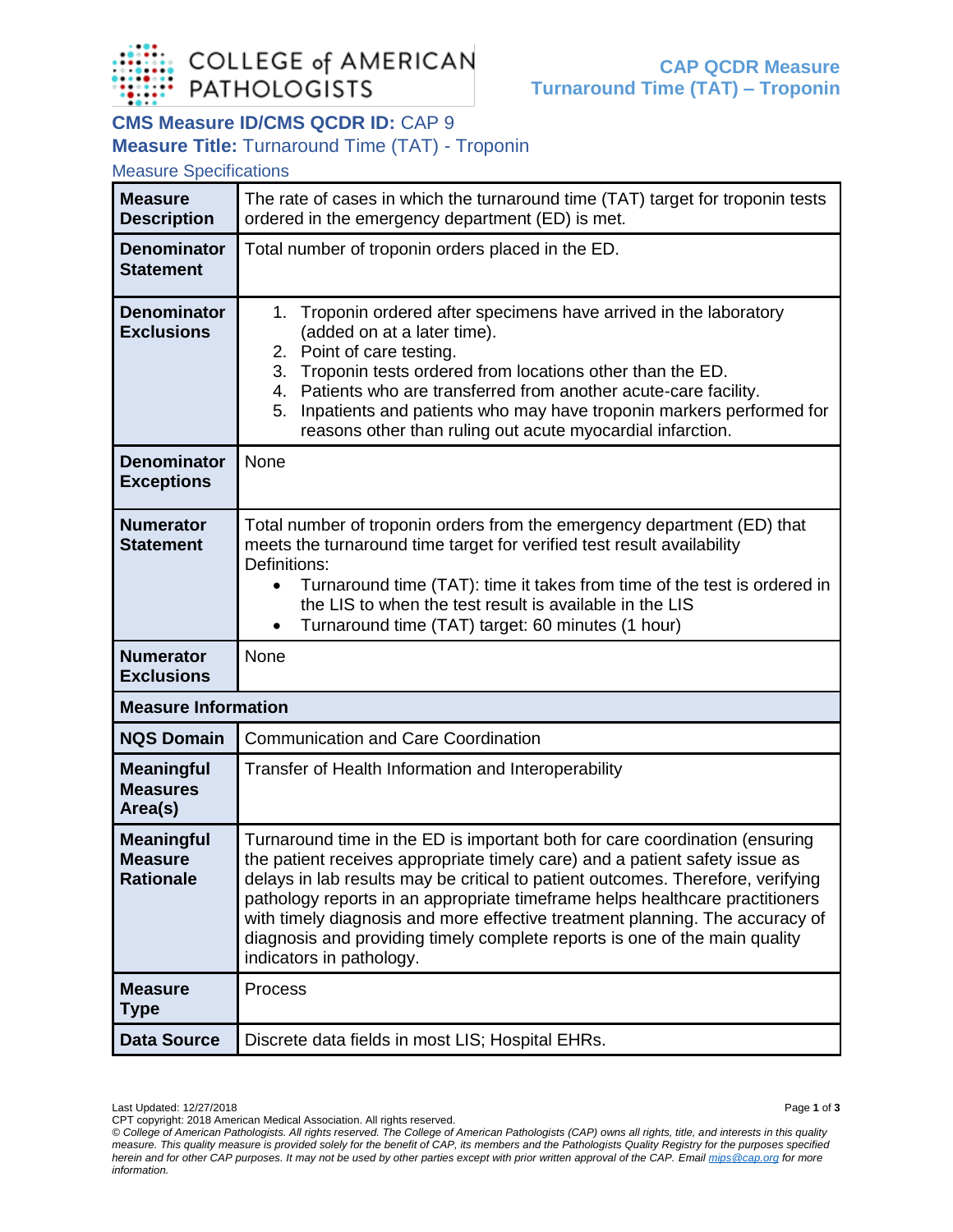COLLEGE of AMERICAN<br>PATHOLOGISTS

| <b>Summary of</b><br><b>Performance</b><br>Gap<br><b>Evidence</b>                                     | There is a significant gap in the expected versus actual TAT for troponin. In a<br>study by Novis, et al., "Participants submitted TAT data for 7020 troponin and<br>4368 creatine kinase–MB determinations. On average, they reported 90% of<br>myocardial injury marker results in slightly more than 90 minutes measured<br>from the time that those tests were ordered. Among the fastest performing<br>25% of participants (75th percentile and above), median order-to-report<br>troponin and creatine kinase–MB TATs were equal to 50 and 48.3 minutes or<br>less, respectively. Shorter troponin TATs were associated with performing<br>cardiac marker studies in EDs or other peripheral laboratories compared to<br>(1) performing tests in central hospital laboratories, and (2) having cardiac<br>marker specimens obtained by laboratory rather than by nonlaboratory<br>personnel."<br>1. Novis, DA, et al. (2004) "Biochemical Markers of Myocardial Injury<br>Test Turnaround Time: A College of American Pathologists Q-Probes<br>Study of 7020 Troponin and 4368 Creatinine-Kinase-MB<br>Determinations in 159 Institutions." Arch Path Lab Med 128(2):158-<br>164. |
|-------------------------------------------------------------------------------------------------------|-----------------------------------------------------------------------------------------------------------------------------------------------------------------------------------------------------------------------------------------------------------------------------------------------------------------------------------------------------------------------------------------------------------------------------------------------------------------------------------------------------------------------------------------------------------------------------------------------------------------------------------------------------------------------------------------------------------------------------------------------------------------------------------------------------------------------------------------------------------------------------------------------------------------------------------------------------------------------------------------------------------------------------------------------------------------------------------------------------------------------------------------------------------------------------------------|
| <b>Measure</b><br><b>Owner</b>                                                                        | College of American Pathologists                                                                                                                                                                                                                                                                                                                                                                                                                                                                                                                                                                                                                                                                                                                                                                                                                                                                                                                                                                                                                                                                                                                                                        |
| <b>NQF ID</b>                                                                                         | N/A                                                                                                                                                                                                                                                                                                                                                                                                                                                                                                                                                                                                                                                                                                                                                                                                                                                                                                                                                                                                                                                                                                                                                                                     |
| <b>Number of</b><br><b>Performance</b><br><b>Rates</b>                                                | 1                                                                                                                                                                                                                                                                                                                                                                                                                                                                                                                                                                                                                                                                                                                                                                                                                                                                                                                                                                                                                                                                                                                                                                                       |
| <b>Overall</b><br><b>Performance</b><br>Rate                                                          | 1st Performance Rate                                                                                                                                                                                                                                                                                                                                                                                                                                                                                                                                                                                                                                                                                                                                                                                                                                                                                                                                                                                                                                                                                                                                                                    |
| <b>High-priority</b>                                                                                  | Yes                                                                                                                                                                                                                                                                                                                                                                                                                                                                                                                                                                                                                                                                                                                                                                                                                                                                                                                                                                                                                                                                                                                                                                                     |
| <b>Improvement</b><br><b>Notation</b>                                                                 | Inverse Measure: No<br>Proportional Measure: Yes (Higher score indicates better quality)<br>Continuous Variable Measure: No<br>Ratio Measure: No<br>Risk-adjusted: No                                                                                                                                                                                                                                                                                                                                                                                                                                                                                                                                                                                                                                                                                                                                                                                                                                                                                                                                                                                                                   |
| <b>Specialty</b>                                                                                      | Pathology                                                                                                                                                                                                                                                                                                                                                                                                                                                                                                                                                                                                                                                                                                                                                                                                                                                                                                                                                                                                                                                                                                                                                                               |
| <b>Current</b><br><b>Clinical</b><br><b>Guideline the</b><br><b>Measure is</b><br><b>Derived From</b> | None                                                                                                                                                                                                                                                                                                                                                                                                                                                                                                                                                                                                                                                                                                                                                                                                                                                                                                                                                                                                                                                                                                                                                                                    |

Last Updated: 12/27/2018 Page **2** of **3** CPT copyright: 2018 American Medical Association. All rights reserved.

*<sup>©</sup> College of American Pathologists. All rights reserved. The College of American Pathologists (CAP) owns all rights, title, and interests in this quality measure. This quality measure is provided solely for the benefit of CAP, its members and the Pathologists Quality Registry for the purposes specified herein and for other CAP purposes. It may not be used by other parties except with prior written approval of the CAP. Emai[l mips@cap.org](mailto:mips@cap.org) for more information.*